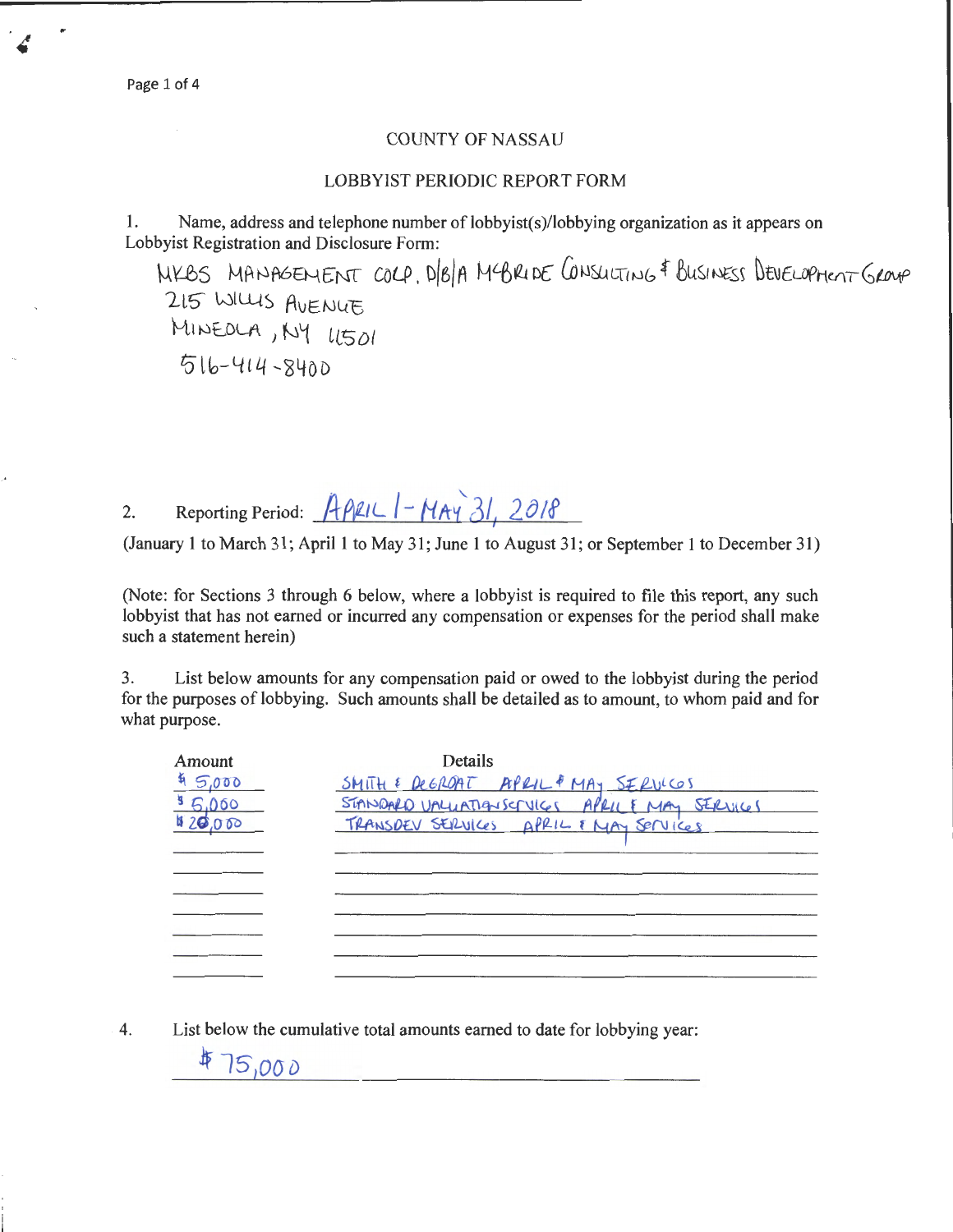Page 2 of 4

5. List below amounts for any expenses expended or incurred by the lobbyist during the period for the purposes of lobbying. Such amounts shall be detailed as to amount, to whom paid and for what purpose.

| Amount | Details |
|--------|---------|
|        |         |
|        |         |
|        |         |
|        |         |
|        |         |
|        |         |
|        |         |
|        |         |
|        |         |

6. List below the cumulative total amounts expended to date for lobbying year:

(In lieu of completing 7 through 10 below, you may attach a copy of your Lobbyist Registration and Disclosure Form, provided the information has not changed.)

7. List whether and where the lobbyist(s)/lobbying organization is registered as a lobbyist (e.g. Nassau County, New York State):

SEE ATTACHED

 $N/H$ 

8. Name, address and telephone number of client(s) by whom, or on whose behalf, the lobbyist is retained, employed or designated.

# SEE ATTACHED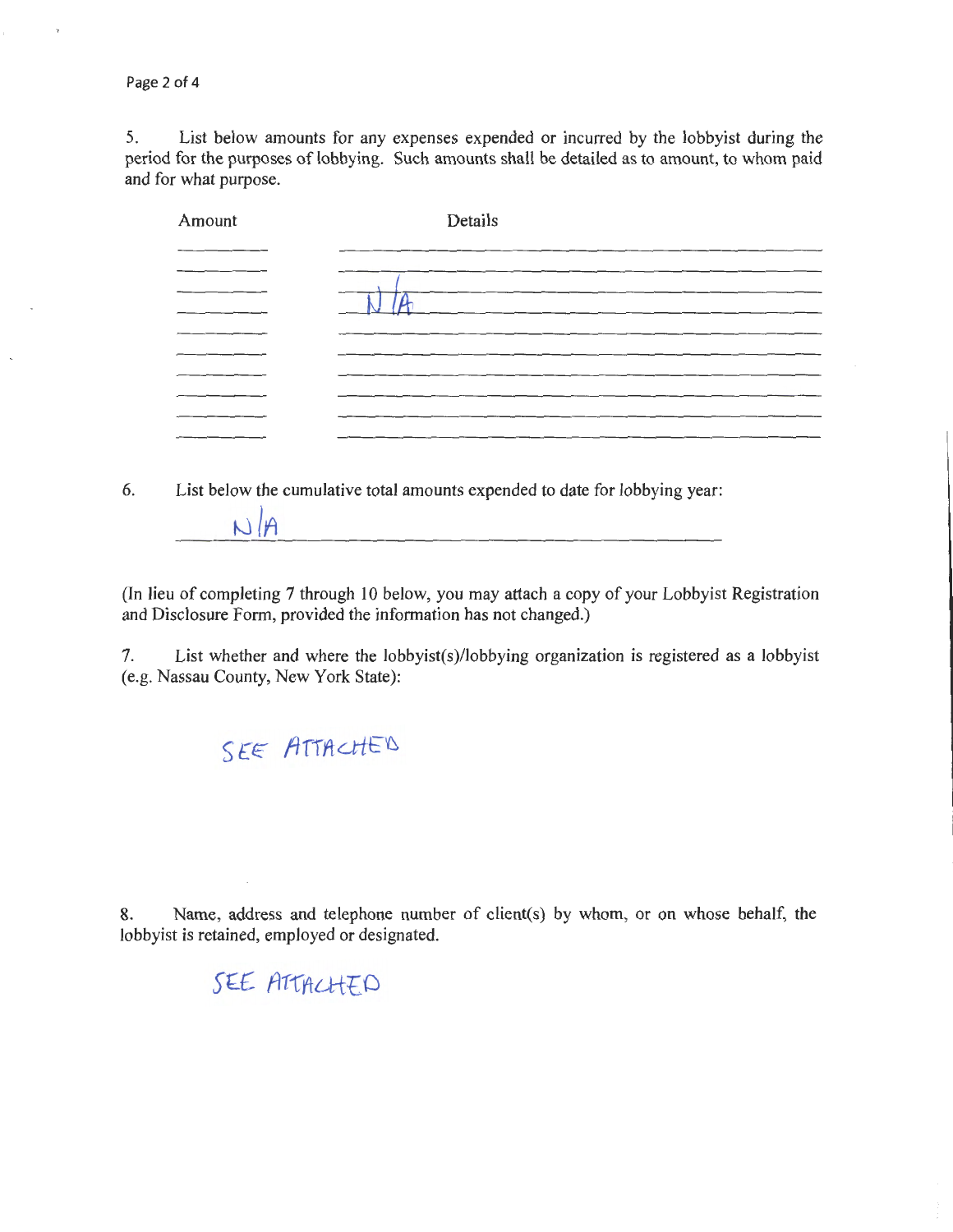9. Describe lobbying activity conducted, or to be conducted, in Nassau County, and identify client(s) for each activity listed, during the Reporting Period.

SMITH & DEGROAT - REAL ESTATE ISSUES STANDARD VALUATION SERVICES - REAL PROPURTY ASSESSMENT TRANSDEV SERVICES - BUS SYSTEM

10. The name of persons, organizations or governmental entities before whom the lobbyist has lobbied during the period.

SMITH & DEGROOT - COUNTY EXELUTIVE STANDARD VALUATION SERVICES - LOUNTY EXECUTIVE TRANSDEV SERVICES - COUNTY EXECUTIVE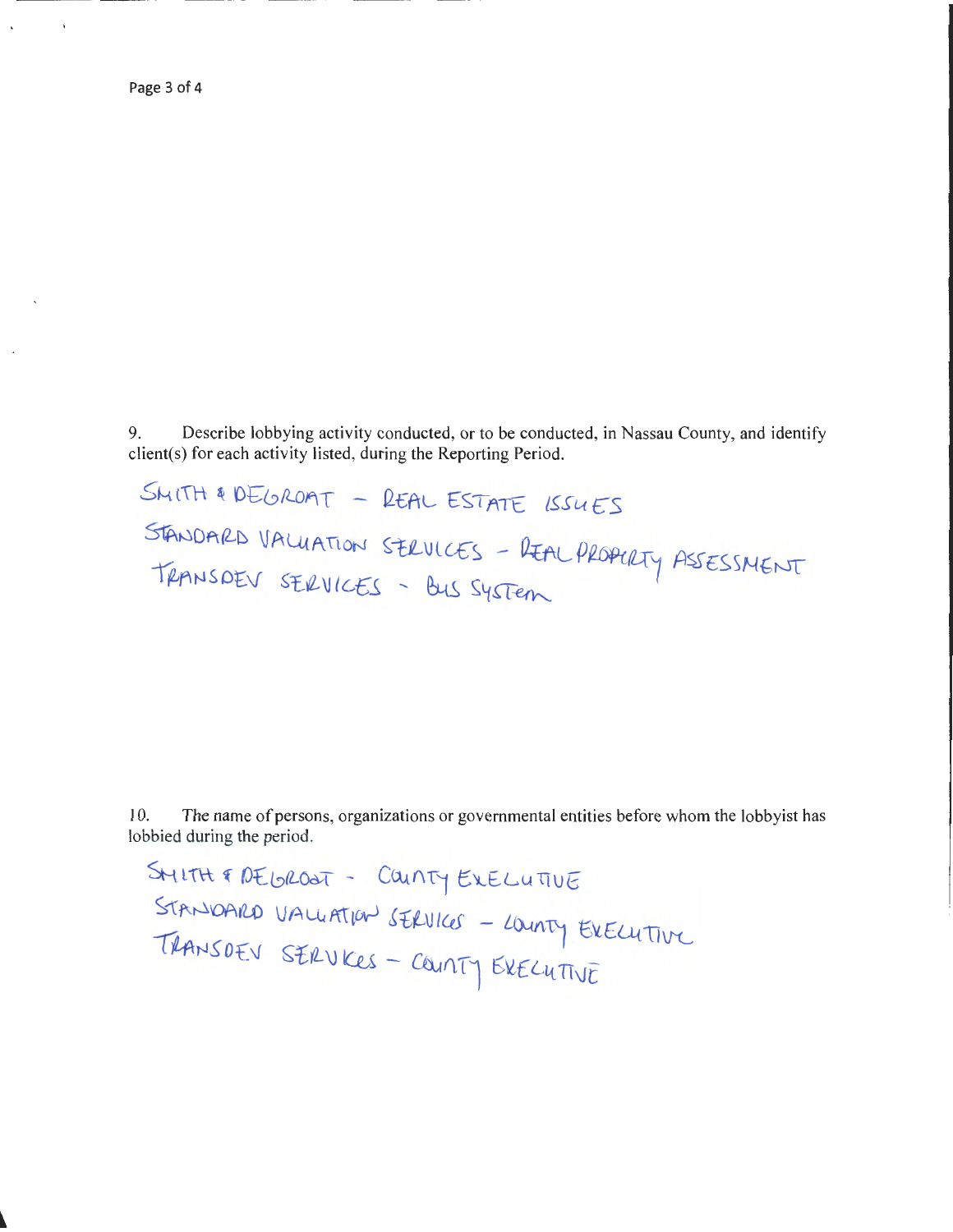Page 4 of 4

I understand that copies of this form will be sent to the Nassau County Department of Information Technology ("IT") to be posted on the County's website.

I also understand that upon termination of retainer, employment or designation I must give written notice to the County Attorney within thirty (30) days of termination.

VERIFICATION: I certify that all statements made on this statement are true, correct and complete to the best of my knowledge and belief and I understand that the willful making of any false statement of material fact herein will subject me to the provisions of law relevant to the making and filing of false instruments and will render such statement null and void.

Dated:  $8/13/18$ 

Signed:

Print Name:

Title:

STATE OF NEW YORK COUNTY OF NASSAU ) ) ) SS:

Sworn to before me this  $\sqrt{3}$ 

Day of  $\mu_{\text{u}}$ , 20  $18$ .

NOTARY PUBLIC <u>Laul P Cenech</u>

GAIL P CINELLI Notary Public, State of New York No. 0101 4691 118 Qualified in Nassau County  $\sum$  commission Expires Aug 31, 20  $\sum$  )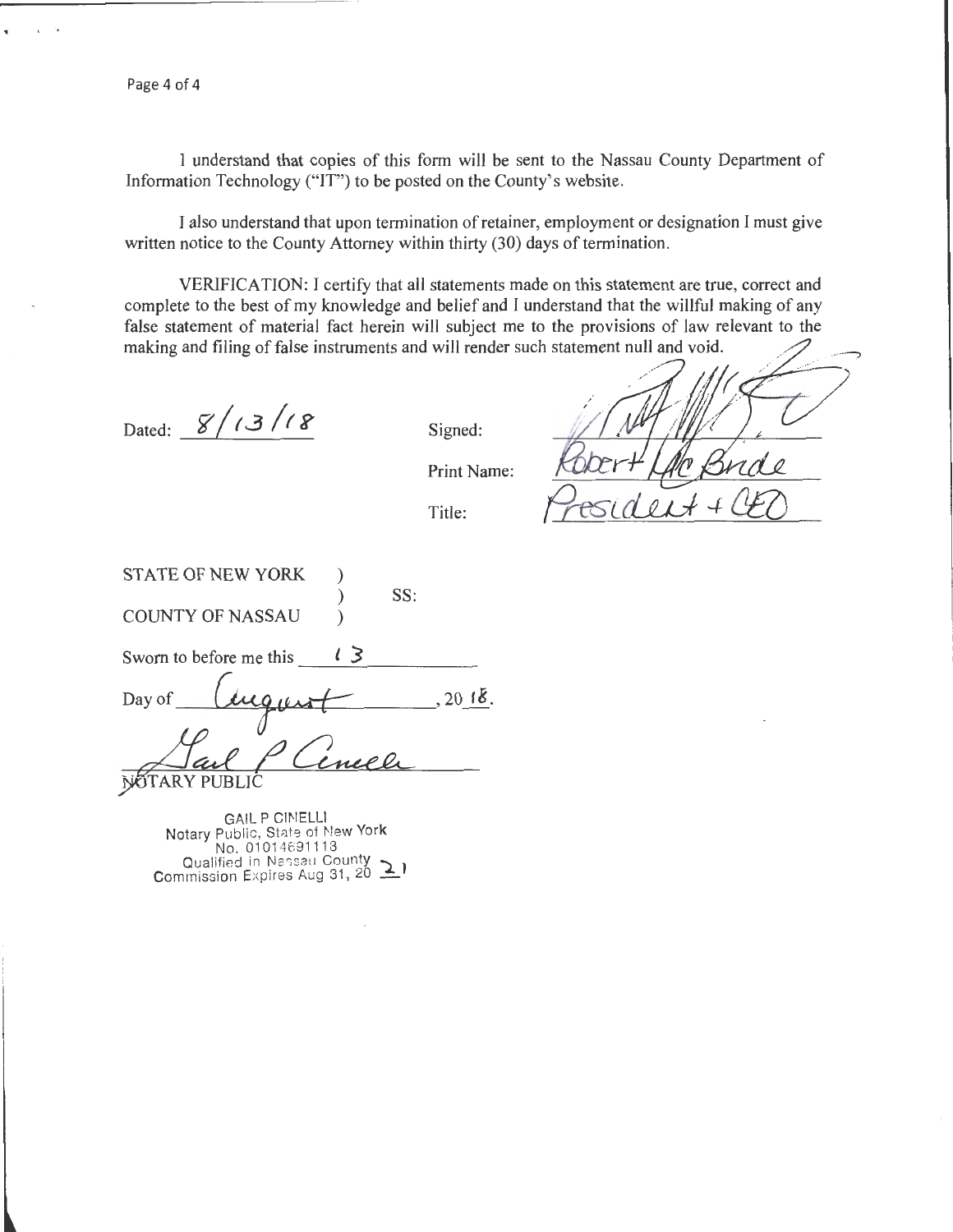Page 1 of 4



ENDED

## **COUNTY OF NASSAU**

## LOBBYIST REGISTRATION AND DISCLOSURE FORM

Name, address and telephone number of lobbyist(s)/lobbying organization. The term 1. "lobbyist" means any and every person or organization retained, employed or designated by any client to influence - or promote a matter before - Nassau County, its agencies, boards, commissions, department heads, legislators or committees, including but not limited to the Open Space and Parks Advisory Committee and Planning Commission. Such matters include, but are not limited to, requests for proposals, development or improvement of real property subject to County regulation, procurements. The term "lobbyist" does not include any officer, director, trustee, employee, counsel or agent of the County of Nassau, or State of New York, when discharging his or her official duties.

MKBS MANAGEMENT CORP. DBA MOBRIDE CONSULTING & BUSINESS DEVELOPIUNT  $GLOW$ blele as country RD. STE 104<br>GARDEN CITY, NY 11530<br>631-745-9000 ROBERT MUBRISE

List whether and where the person/organization is registered as a lobbyist (e.g., Nassau  $2.$ County, New York State):

WYS SUFFOLK COUNTY

3. Name, address and telephone number of client(s) by whom, or on whose behalf, the lobbyist is retained, employed or designated:

Rev. 3-2016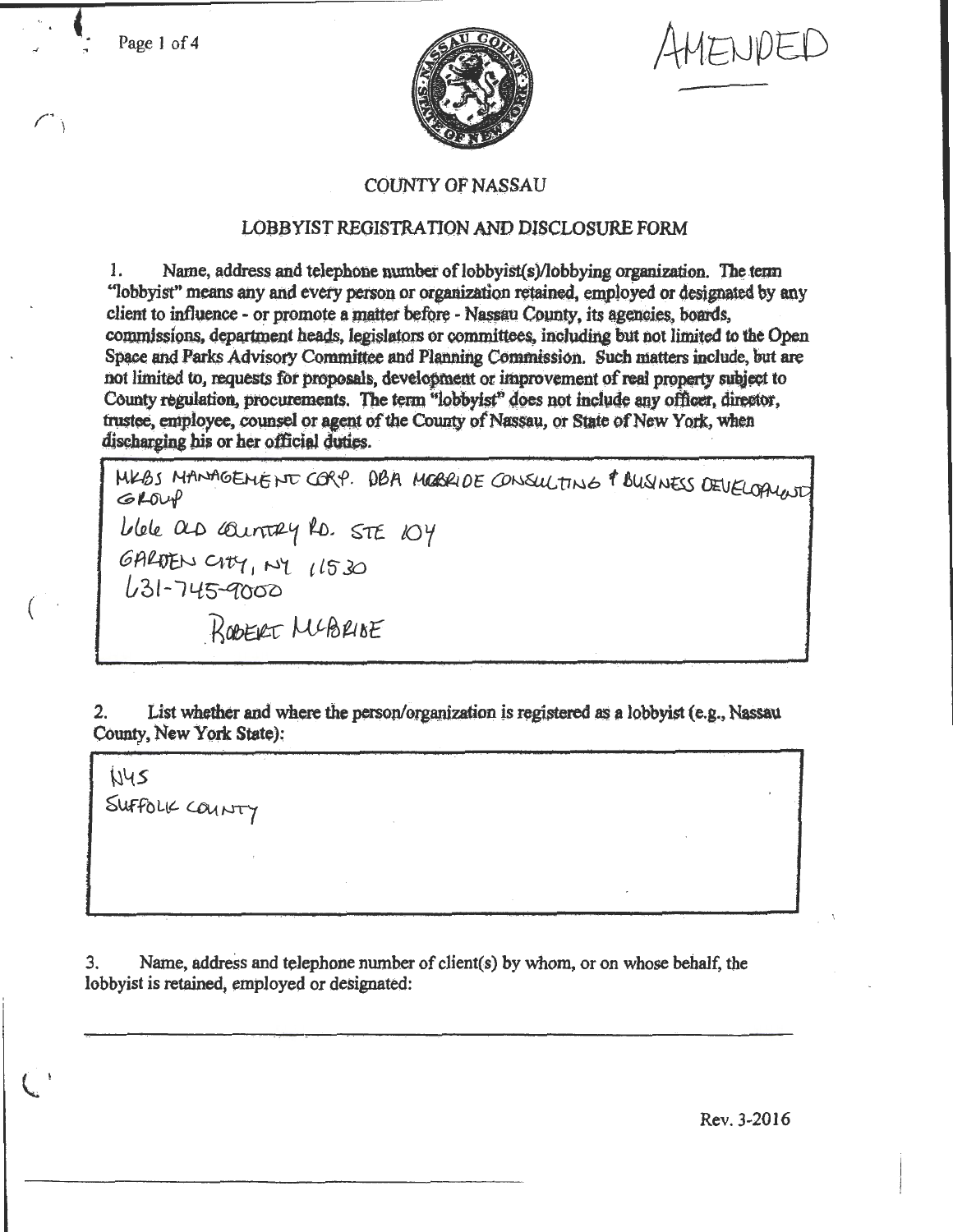Page 2 of 4

| STANDARD VALUATION SERVICES<br>27 EAST JERICHO TPKE<br>$MINEOLA, NY$ 11501<br>$516 - 248.6922$<br>SHITH & DEGROAT REAL ESTATE<br>27 EAST JERICHO TPKE | TRANSOEN SERVICES, INC.<br>720 E. BUTTERFIELA KD.<br>SUITE 200<br>LOMBARD, ILLINOS GOI48<br>$630 - 571 - 7070$ |
|-------------------------------------------------------------------------------------------------------------------------------------------------------|----------------------------------------------------------------------------------------------------------------|
| MINEOLA, MY 11501<br>516-248.6905                                                                                                                     | Gross Island Wrecker Service, Inc.<br>435 Commercial Avenue<br>$GALDUN$ $Gry$ , $NY$ $11530$                   |

Describe lobbying activity conducted, or to be conducted, in Nassau County, and identify 4. client(s) for each activity listed. See page 4 for a complete description of lobbying activities.

AEAL ESTATE ISSUES / TRANSPORTATION

5. The name of persons, organizations or governmental entities before whom the lobbyist expects to lobby:

COUNTY LEGISLATURE

Rev. 3-2016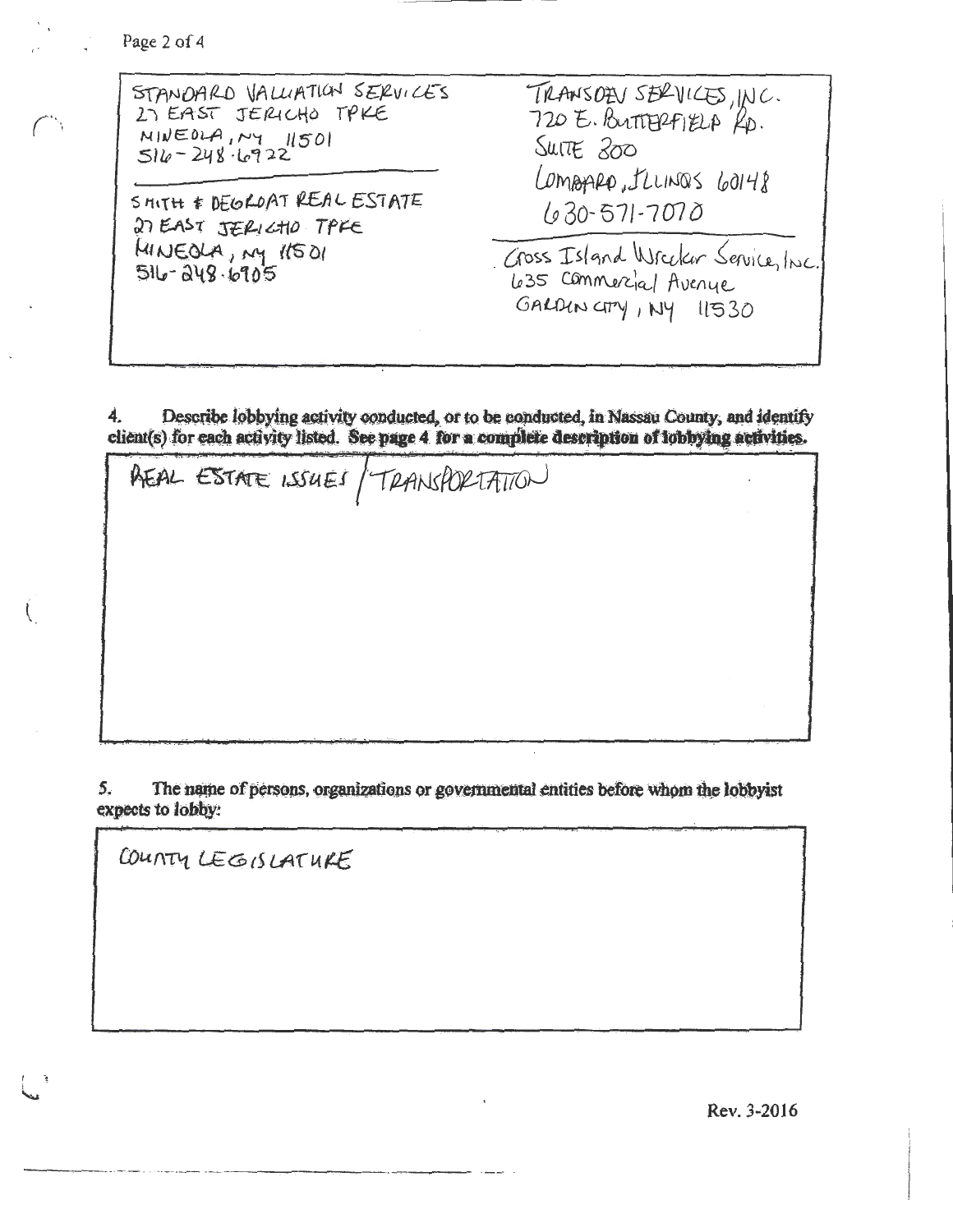6. If such lobbyist is retained or employed pursuant to a written agreement of retainer or employment, you must attach a copy of such document; and if agreement of retainer or employment is oral, attach a written statement of the substance thereof. If the written agreement of retainer or employment does not contain a signed authorization from the client by whom you have been authorized to lobby, separately attach such a written authorization from the client.

7. Within the previous year, has the lobbyist/lobbying organization or any of its corporate officers provided campaign contributions pursuant to the New York State Election Law to the campaign committees of any of the following Nassau County elected officials or to the campaign committees of any candidates for any of the following Nassau County elected offices: the County Executive, the County Clerk, the Comptroller, the District Attorney, or any County Legislator? If yes, to what campaign committee? If none, you must so state:

I understand that copies of this form will be sent to the Nassau County Department of Information Technology ("IT") to be posted on the County's website.

I also understand that upon termination of retainer, employment or designation I must give written notice to the County Attorney within thirty (30) days of termination.

VERIFICATION: The undersigned affirms and so swears that he/she has read and understood the foregoing statements and they are, to his/her knowledge, true and accurate.

The undersigned further certifies and affirms that the contribution(s) to the campaign committees listed above were made freely and without duress, threat or any promise of a governmental benefit or in exchange for any benefit or remuneration.

Dated: Signed: Signed:

| <u>It of any promise of a governmental</u> |
|--------------------------------------------|
| $\mathcal{M}^{\mathcal{L}^{\mathcal{L}}}$  |
|                                            |

Print Name:

Title:

Rev. 3-2016